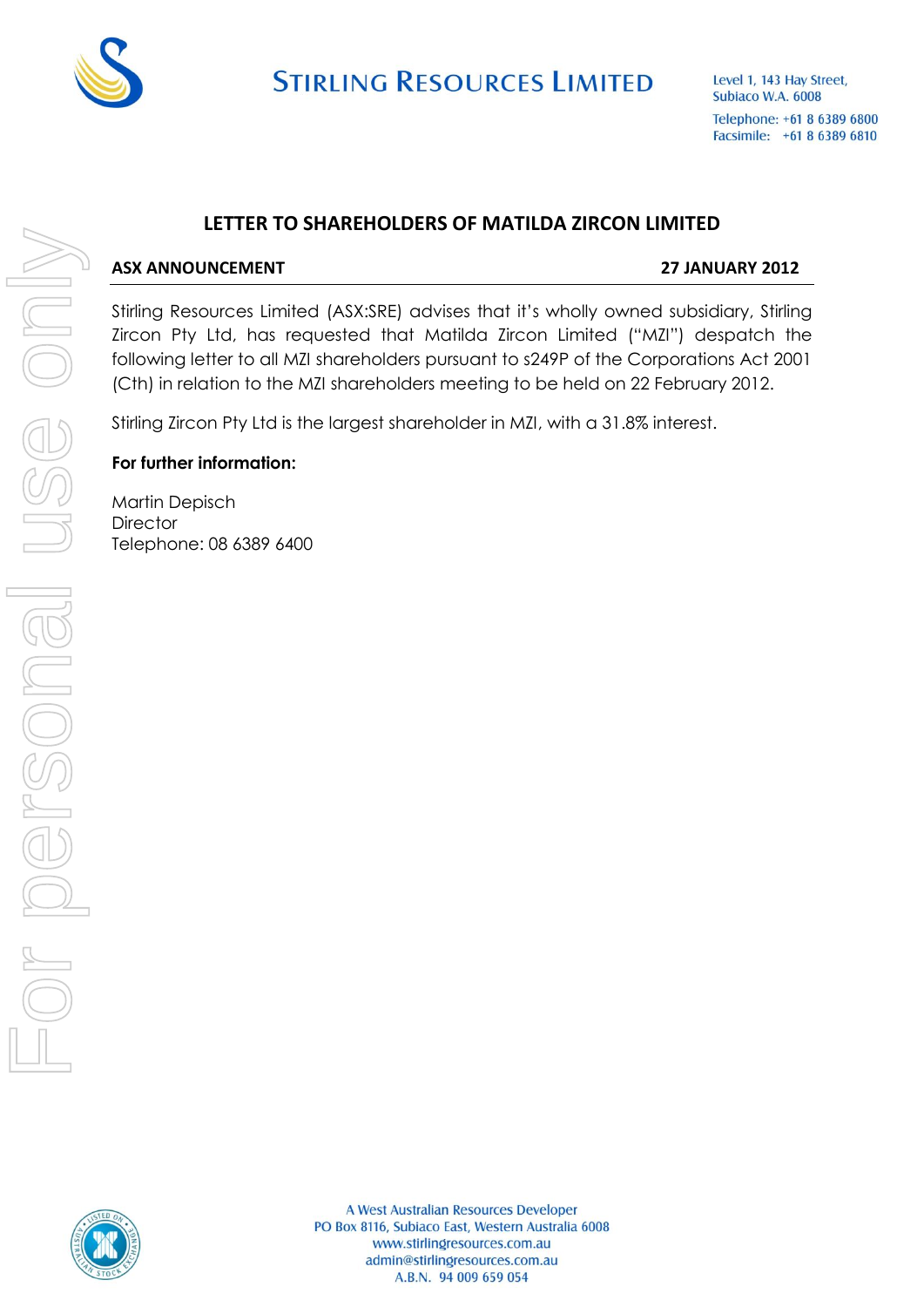

## **STIRLING ZIRCON PTY LTD**

20 January 2012

Dear fellow Matilda Zircon Limited shareholder

## **VOTE "YES" FOR BOARD RENEWAL**

You will already have received a Notice of Meeting and proxy form for a shareholders meeting of Matilda Zircon Limited ("Matilda") to be held on 22 February 2012. That Notice seeks your vote on 10 resolutions. We urge you to vote:

**"YES" for Resolutions 1, 2, 3, 4 and 5; and "NO" for Resolutions 6, 7, 8, 9 and 10.**

On behalf of Stirling Zircon Pty Ltd, the largest shareholder in Matilda, with a 31.8% shareholding, we write to explain why we believe change the board of Matilda is critical and to outline our initial plans for Matilda.

Firstly, we would like to introduce our proposed board members:

**Andy Haslam**: Andy is based in Perth and has over 28 years experience in the mining industry, working across a range of commodities including gold, iron ore, minerals sands, copper and nickel. He has held numerous mine operations and management positions as a mine operator and mining contractor. Andy's most recent executive role was as managing director of Territory Resources Limited where he oversaw a profitable turn around for Territory, ultimately leading to a successful takeover by a Hong Kong based group. Andy is currently a non-executive director of BC Iron Ltd.

**Martin Depisch:** Based in Austria, Martin holds an MBA from Karl-Franzens University, Austria and has also studied at Harvard University, USA. He has almost 20 years extensive experience in finance and transactional work involving the mining sector. Martin's network of contacts in the international finance and mining sectors will be of assistance to Matilda as it seeks to raise capital for its ambitious plans for the Kilimiraka and Keysbrook projects. Furthermore, Martin will help to develop new markets for all Matilda's products such as Turkey, Russia and Europe which allows Matilda to become more independent from Chinese customers.

**Lucanus Polagnoli:** Based in Vienna, Austria, Lucanus is a management consultant specialising in restructuring and turnaround-management. He has worked for the well known accounting firm KPMG in Vienna but also spent 2 years in Melbourne with that firm. He will particularly add value to the company by helping to establish tools to monitor the financial and operational performance of Matilda.

Together we believe that the proposed directors have the required skills and extensive experience which are absolutely necessary to move Matilda forward at this stage.

> A subsidiary of Stirling Resources Limited PO Box 8116, Subiaco East, Western Australia 6008 www.stirlingresources.com.au A.C.N. 134 844 483